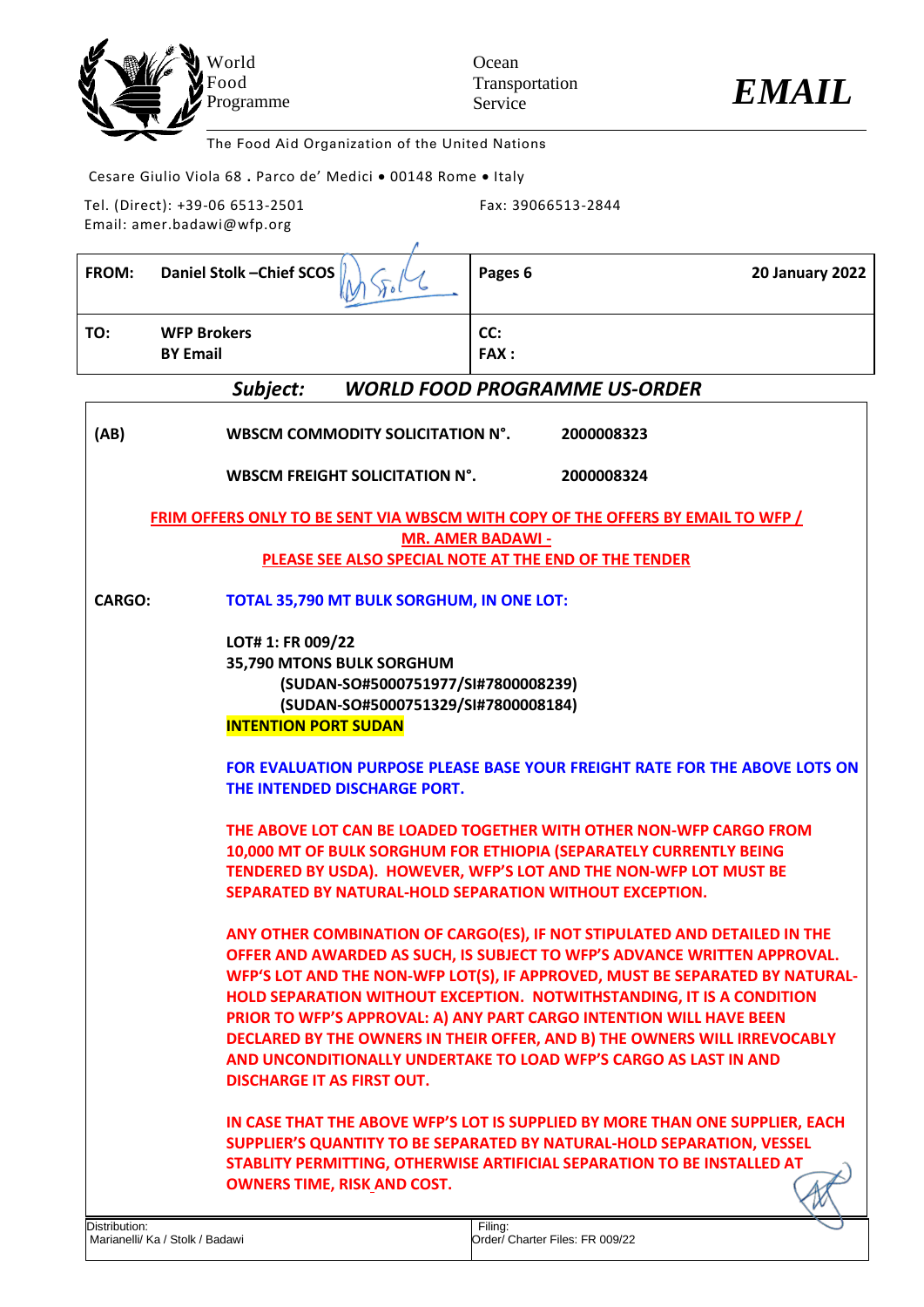$\overline{\phantom{a}}$ 

| <b>LOADING (LP):</b>                           | 1-2 SB(S) 1-2 PORT(S) USA ALL RANGES                                                                                                                                                                                                                                                                                                                                                                                                                                                                                                                                                            |                                                                                                      |
|------------------------------------------------|-------------------------------------------------------------------------------------------------------------------------------------------------------------------------------------------------------------------------------------------------------------------------------------------------------------------------------------------------------------------------------------------------------------------------------------------------------------------------------------------------------------------------------------------------------------------------------------------------|------------------------------------------------------------------------------------------------------|
| <b>DISCHARGING</b><br>$(DP)$ :                 | 1-2 SB(S) 1-3 PORTS(S) IN CHARTERERS' OPTION OUT OF<br>PORT SUDAN/DJIBOUTI/BERBERA/MOMBASA                                                                                                                                                                                                                                                                                                                                                                                                                                                                                                      |                                                                                                      |
|                                                | DISCHARGE PORT INTENTION AS INDICATED ABOVE IS SUBJECT TO CHANGE IN<br><b>CHARTERERS OPTION.</b>                                                                                                                                                                                                                                                                                                                                                                                                                                                                                                |                                                                                                      |
| LP/DP                                          | <b>OWNERS TO SATISFY THEMSELVES ABOUT THE PREVAILING CONDITIONS &amp;</b><br>REQUIREMENTS RESTRICTIONS AT ALL LOADING AND DISCHARGING PORTS AND CHARTERERS ARE NOT<br><b>RESPONSIBLE FOR ANY FAILURE THERETO.</b>                                                                                                                                                                                                                                                                                                                                                                               |                                                                                                      |
| <b>NOMINATION</b><br><b>OF</b><br>DP(S)/RATES: | CHARTERERS TO AFFIRM/DECLARE DISCHARGE PORT(S)/RATE(S) LATEST UPON PASSING<br>STRAITS OF MESSINA EASTBOUND FOR SHIPMENT FROM THE US/TEXAS GULF, OR UPON<br>PASSING COLOMBO WESTBOUND FOR SHIPMENT FROM THE US WEST COAST.                                                                                                                                                                                                                                                                                                                                                                       |                                                                                                      |
| <b>ROTATION</b>                                | ROTATION OF DISCHARGE PORT(S) TO BE IN GEOGRAPHICAL ROTATION (NORTH TO<br>SOUTH) EXCEPT IN CASE OF DISCHARGING AT DJIBOUTI AND BERBERA THEN ROTATION<br>TO BE IN CHARTERERS' OPTION.                                                                                                                                                                                                                                                                                                                                                                                                            |                                                                                                      |
| POSITION/<br><b>LAYDAYS:</b>                   | 01-10 MARCH 2022                                                                                                                                                                                                                                                                                                                                                                                                                                                                                                                                                                                |                                                                                                      |
|                                                | <b>CONTRACT AWARDS WILL BE BASED ON BEST VALUE TO THE PROGRAMME, INCLUDING</b><br>LOGISTICAL CONCERNS, WHICH WILL BE DETERMINED BY THE FOLLOWING CRITERIA;<br>PAST PERFORMANCE, VESSEL POSITION & READINESS, DELIVERY SCHEDULE, PRICE, AND<br>VESSEL CAPACITY. IN ADDITION, AWARDING THE CARGO - USAID/WFP WILL CONSIDER<br>FACTORS INCLUDING THE LOWEST LANDED COSTS BASIS, DESIGNATED WITH "*" IN<br>DISCH RATE SECTION BELOW, AND THE IMPACT OF ANY POTENTIAL AWARD ON<br>USAID/WFP'S ABILITY TO SATISFY THE REQUIREMENTS OF STATUTES AND REGULATIONS<br>INCLUDING THE CARGO PREFERENCE ACT. |                                                                                                      |
| <b>LOAD RATE:</b>                              | <b>SCALE GROSS LOAD</b>                                                                                                                                                                                                                                                                                                                                                                                                                                                                                                                                                                         |                                                                                                      |
| <b>DISCH RATE:</b>                             | <b>PORT SUDAN</b><br>MINIMUM ONE DAY WHERE APPLICABLE<br>*3,500 MT PWWD - SELF TRIMMING BULK CARRIERS    FOR OVER 30,001 MT<br>2,500 MT PWWD - CONBULKER<br>2,400 MT PWWD - ALL TYPE OF DRYCARGO VESSELS FOR 10,001-30,000 MT<br>1,500 MT PWWD - ALL TYPE OF DRYCARGO VESSELS FOR UP TO 10,001 MT                                                                                                                                                                                                                                                                                               | <b>FOR OVER 30,001 MT</b>                                                                            |
|                                                | CHARTERERS' OPTION: LO BAGGED/STACKED ONTO TRUCKS WITH NO DEM/DES/DET                                                                                                                                                                                                                                                                                                                                                                                                                                                                                                                           |                                                                                                      |
|                                                | <b>DJIBOUTI:</b><br>MINIMUM ONE DAY WHERE APPLICABLE<br>* 6,000 MTONS PWWD FOR SD BULK CARRIERS<br>5,000 MTONS PWWD FOR SD BULK CARRIERS<br>5,000 MTONS PWWD FOR TWEENDECKERS<br>4,000 MTONS PWWD FOR TWEENDECKERS                                                                                                                                                                                                                                                                                                                                                                              | <b>FOR OVER 15,001 MT</b><br>FOR UP TO 15,000 MT<br><b>FOR OVER 15,001 MT</b><br>FOR UP TO 15,000 MT |
|                                                | OR AT CHARTERERS' OPTION:<br>2,500 MTONS PWWD<br>OR AT CHARTERERS' OPTION:                                                                                                                                                                                                                                                                                                                                                                                                                                                                                                                      |                                                                                                      |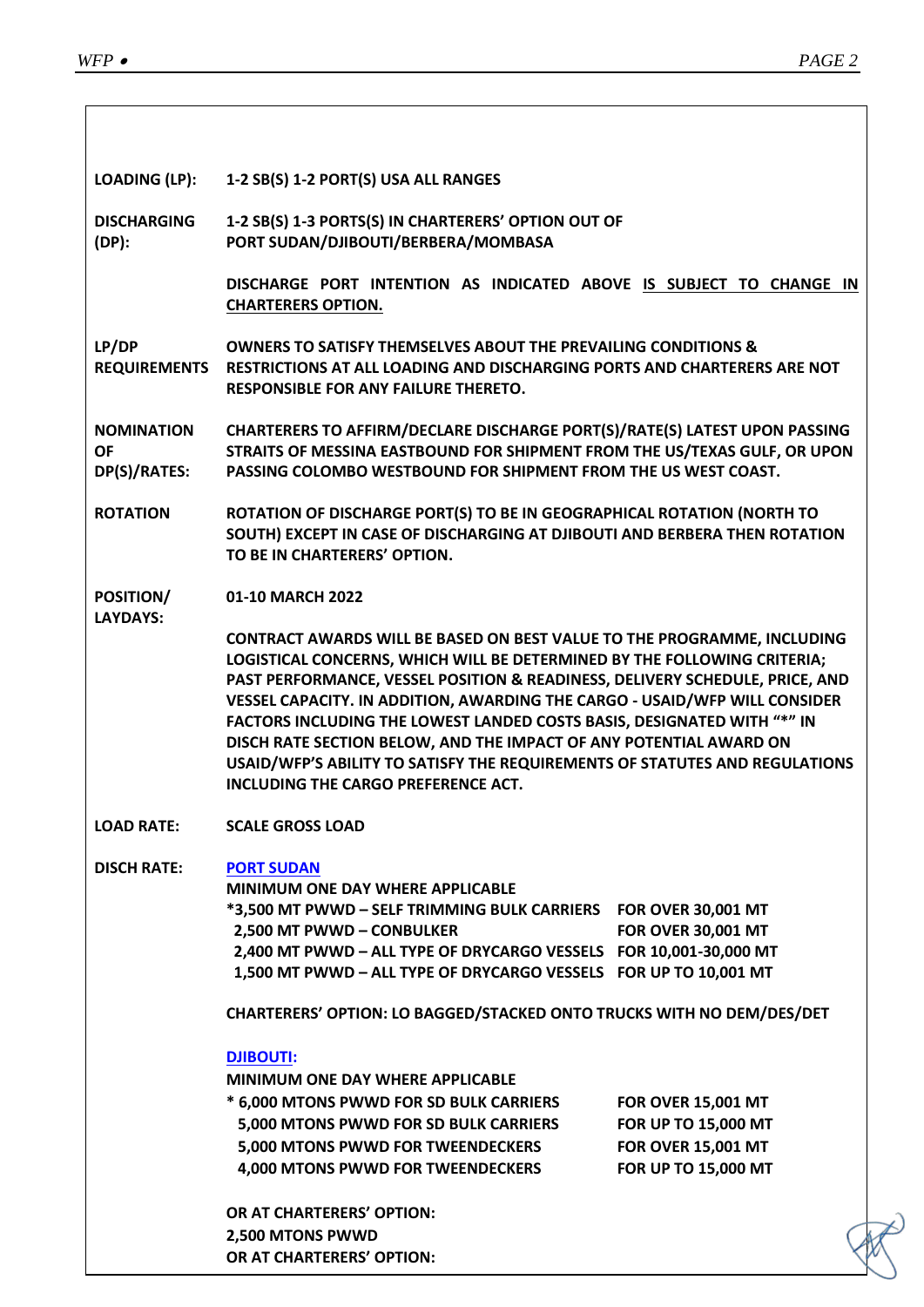|               | LO BAGGED/STACKED ON TO TRUCKS WITH NO DEM/DES/DET                                                                                      |
|---------------|-----------------------------------------------------------------------------------------------------------------------------------------|
|               | OR AT CHARTERERS' OPTION:                                                                                                               |
|               | LO BAGGED/STACKED INTO PORT WAREHOUSE WITH NO DEM/DES/DET                                                                               |
|               | OR AT CHARTERERS' OPTION:                                                                                                               |
|               | LINER OUT LO BAGGED/STACKED INTO OWNERS' STEVEDORES' PORT WAREHOUSE                                                                     |
|               | WITHIN THE PORT AREA AND RELOAD SAME ONTO RECEIVERS'/CONSIGNEE'S                                                                        |
|               | <b>CONVEYANCES W/ NO DEM/DES/DET</b>                                                                                                    |
|               | <b>BERBERA:</b>                                                                                                                         |
|               | *2,500 MTONS PWWD                                                                                                                       |
|               | OR 3,500 MTONS PWWD                                                                                                                     |
|               |                                                                                                                                         |
|               | OR AT CHARTERERS' OPTION:                                                                                                               |
|               | LO BAGGED/STACKED ON TO TRUCKS WITH NO DEM/DES/DET                                                                                      |
|               | OR AT CHARTERERS' OPTION:                                                                                                               |
|               | LO BAGGED/STACKED INTO PORT WAREHOUSE WITH NO DEM/DES/DET                                                                               |
|               | OR AT CHARTERERS' OPTION:                                                                                                               |
|               | LINER OUT LO BAGGED/STACKED INTO OWNERS' STEVEDORES' PORT WAREHOUSE                                                                     |
|               | WITHIN THE PORT AREA AND RELOAD SAME ONTO RECEIVERS'/CONSIGNEE'S                                                                        |
|               | <b>CONVEYANCES W/ NO DEM/DES/DET</b>                                                                                                    |
|               | <b>MOMBASA:</b>                                                                                                                         |
|               | (ALWAYS BASED MINIMUM 3 WORKABLE HOLDS OTHERWISE PRORATA) AND MINIMUM                                                                   |
|               | <b>ONE DAY WHERE APPLICABLE</b>                                                                                                         |
|               | <b>FOR STBC IN CHARTERERS OPTION:</b>                                                                                                   |
|               | *9,000 MTONS PWWD OR                                                                                                                    |
|               | 3,800 MTONS PWWD OR                                                                                                                     |
|               | 2,000 MTONS PWWD                                                                                                                        |
|               | IF PERFFORMING VESSLE IS NON-BULK CARRIER OR TWEENDECKER:                                                                               |
|               | 3,000 MTONS PWWD                                                                                                                        |
|               | OR AT CHARTERERS' OPTION:                                                                                                               |
|               | LO BAGGED/STACKED ON TO TRUCKS WITH NO DEM/DES/DET                                                                                      |
|               | OR AT CHARTERERS' OPTION:                                                                                                               |
|               | LO BAGGED/STACKED INTO PORT WAREHOUSE WITH NO DEM/DES/DET                                                                               |
|               | OR AT CHARTERERS' OPTION:                                                                                                               |
|               | LINER OUT LO BAGGED/STACKED INTO OWNERS' STEVEDORES' PORT WAREHOUSE<br>WITHIN THE PORT AREA AND RELOAD SAME ONTO RECEIVERS'/CONSIGNEE'S |
|               | <b>CONVEYANCES W/ NO DEM/DES/DET</b>                                                                                                    |
|               |                                                                                                                                         |
| <b>TERMS:</b> | 1. TOWED BARGES AND TANKERS NOT ALLOWED. ITBS WORKABLE.                                                                                 |
|               | <b>FOREIGN FLAG VESSELS TO BE MAX 20 YEARS OLD. ORIGINAL DATE OF</b><br>2.                                                              |
|               | <b>CONSTRUCTION (NOT RE-BUILT DATE) TO APPLY.</b>                                                                                       |
|               | 3. GEARLESS VESSELS: NOT WORKABLE                                                                                                       |
|               | 4. VESSEL TO PROVIDE GEARS NECESSARY (AS PER CLAUSE 15 & 61 TO DISCHARGE ALL                                                            |
|               | <b>CARGO WITH MINIMUM LIFTING CAPACITY OF 20 MTONS SWL EACH CRANE)</b><br>5. DELETED                                                    |
|               | 6. SUBSTITUTION OF VESSEL IS NOT PERMITTED WITHOUT CHARTERER'S AND                                                                      |
|               | USAID/USDA PRIOR APPROVAL. VESSEL SUBSTITUTIONS AS PER NOTICE TO THE                                                                    |
|               | TRADE (DATED OCTOBER 20, 2009) AND SHOULD BE OF THE SAME OR SIMILAR TYPE                                                                |
|               | OR BETTER, CLASS, AGE AND WITHIN SAME LAYDAYS AS THE AWARDED VESSEL.                                                                    |
|               | THE PROPOSED SUBSTITUTE VESSEL MUST ALSO APPEAR ON THE APPLICABLE                                                                       |
|               | <b>MARITIME ADMINISTRATION US OR FOREIGN FLAG VESSEL LIST.</b>                                                                          |
|               | 7. WFP CARGO NOT TO BE SUBLET - SEE RESPECTIVE CLAUSE 3 - PARAGRAPH D OF THE                                                            |
|               | <b>WORLDFOOD 2017 CHARTER PARTY</b>                                                                                                     |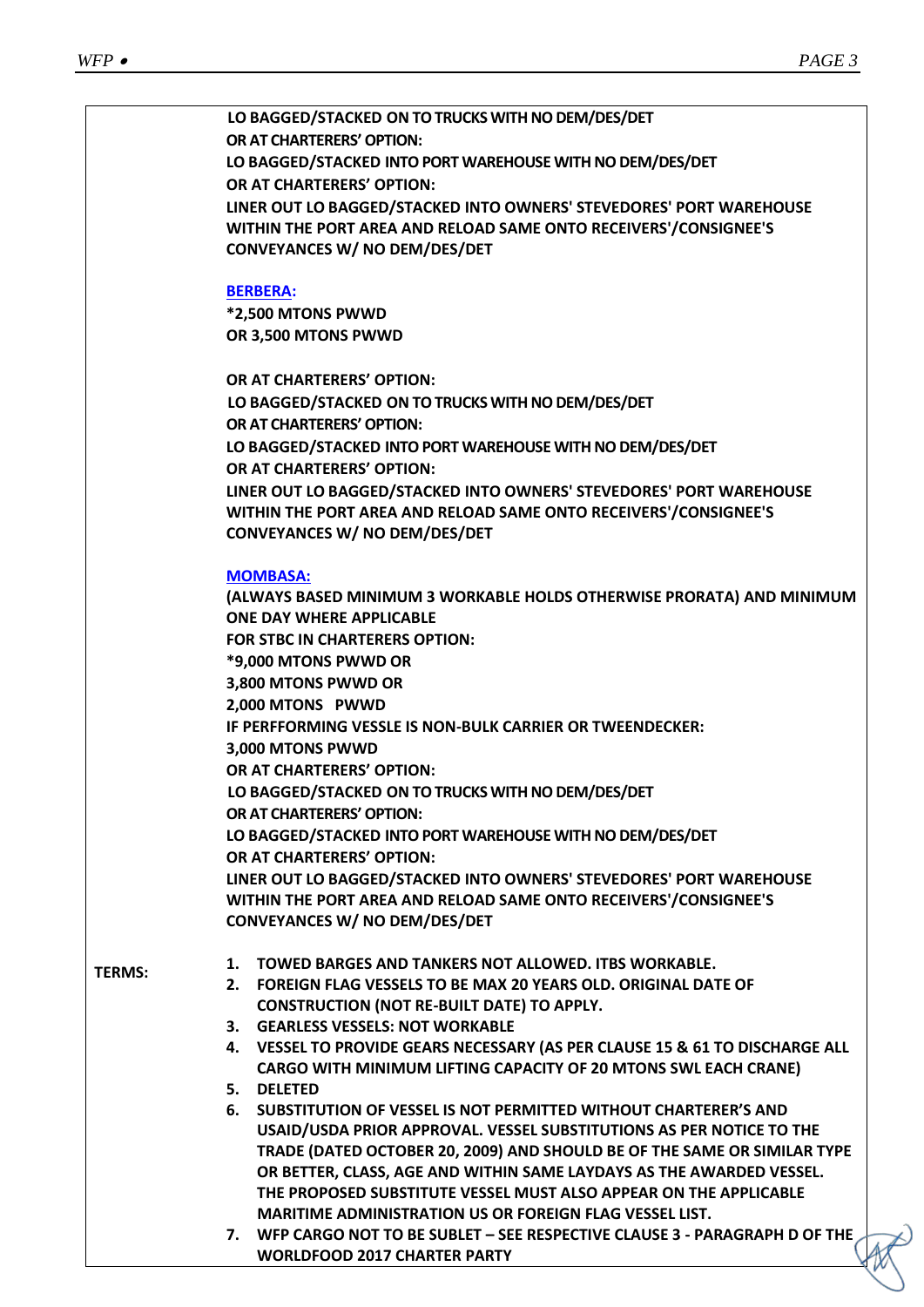| 8. OWNERS TO APPOINT CHARTERERS' NOMINATED AGENTS AT LOAD AND<br><b>DISCHARGE PORTS.</b>                                                      |
|-----------------------------------------------------------------------------------------------------------------------------------------------|
| 9. BULK CARRIERS TO BE SUITABLE FOR INTRANSIT FUMIGATION BY THE                                                                               |
| RECIRCULATION METHOD IN ACCORDANCE WITH USDA/FGIS REGULATIONS. FOR                                                                            |
| ITB'S, THE STANDARD SURFACE METHOD TO BE USED.                                                                                                |
| 10. U.S. FLAG SHIPS TO CONFIRM THAT ALL NECESSARY COST DATA IS ON FILE WITH                                                                   |
| <b>MARAD.</b>                                                                                                                                 |
| 11. ITINERARY FROM DAY OF OFFER TO FIRST LOAD PORT TO BE SUBMITTED AND                                                                        |
| FORM PART OF THE C/P.                                                                                                                         |
| 12. 14 DAYS PRE-ADVICE NOTICE REQUIRED. PRE-ADVICE MUST BE RECEIVED BY 1100                                                                   |
| HRS NYT ON A BUSINESS DAY TO BEGIN TO COUNT THE SAME DAY.                                                                                     |
| 13. IF OWNERS INTEND TO LIGHTEN, THE OFFER SHOULD SPECIFY THE COST AND                                                                        |
| WHETHER FULL OR PARTIAL LIGHTENING. IF LIGHTENING NOT PERFORMED AT THE                                                                        |
| DISCHARGE PORT AND VESSEL DIRECTLY DISCHARGES AT BERTH, WFP WILL DEDUCT                                                                       |
| THE LIGHTENING COST FROM THE OCEAN FREIGHT.                                                                                                   |
| 14. USAID FLAG AND BANNER CLAUSE TO APPLY.                                                                                                    |
| 15. USAID NOTICE TO THE TRADE DATED JULY 22, 2009 - FREEDOM OF                                                                                |
| <b>INFORMATION ACT REQUESTS (FOIA):</b>                                                                                                       |
| PLEASE BE ADVISED THAT EFFECTIVE IMMEDIATELY, ALL OCEAN CARRIERS                                                                              |
| SUBMITTING FREIGHT PROPOSALS IN RESPONSE TO P.L. 480 TITLE II FREIGHT RFPS                                                                    |
| FOR MARK AND COUNT CARGOES AND/OR BULK CARGOES AND/OR OVERSEAS                                                                                |
| AND/OR DOMESTIC PREPOSITION CARGOES MUST INCLUDE ONE OF THE                                                                                   |
| STATEMENTS BELOW IN EACH FREIGHT OFFER SUBMITTED. PLEASE NOTE THAT THIS                                                                       |
| STATEMENT IS REQUIRED FOR EACH OFFER SUBMITTED. FOR OFFERS SUBMITTED                                                                          |
| THROUGH WBSCM, ONE OF THE STATEMENTS BELOW MUST APPEAR IN THE FREE                                                                            |
| FORM REMARKS SECTION FOR EACH OFFER SUBMITTED. EACH PAGE OF EACH OFFER                                                                        |
| SUBMITTED OUTSIDE OF WBSCM MUST INCLUDE ONE OF THE FOLLOWING                                                                                  |
| <b>STATEMENTS:</b>                                                                                                                            |
| 1. THIS FREIGHT PROPOSAL, WHETHER SUCCESSFUL OR UNSUCCESSFUL, CONTAINS                                                                        |
| TRADE SECRETS OR COMMERCIAL FINANCIAL INFORMATION WHICH ARE                                                                                   |
| PRIVILEGED AND CONFIDENTIAL AND EXEMPT FROM DISCLOSURE UNDER THE                                                                              |
| FREEDOM OF INFORMATION ACT, 5 U.S.C. SECTION 552. FURTHERMORE, THIS                                                                           |
| <b>INFORMATION IS PROHIBITED FROM DISCLOSURE UNDER THE TRADE SECRETS</b>                                                                      |
| ACT, 18 U.S.C. SECTION 1905.                                                                                                                  |
| $-$ OR $-$                                                                                                                                    |
| 2. THIS FREIGHT PROPOSAL, WHETHER SUCCESSFUL OR UNSUCCESSFUL, MAY, IN                                                                         |
| THE FUTURE, BE MADE PUBLIC OR RELEASED UNDER A FOIA REQUEST.                                                                                  |
|                                                                                                                                               |
| 16. IT IS A CONDITION OF THE CONTRACT THAT THE FIXTURE OF ANY PART-CARGO<br>OTHER THAN RELIEF CARGO WILL BE SUBJECT TO PRIOR APPROVAL BY WFP. |
| WITHOUT PREJUDICE TO ANY DAMAGES THAT WFP MAY CLAIM, FAILURE BY                                                                               |
| OWNERS TO COMPLY WITH THIS CONDITION WILL GIVE WFP THE RIGHT TO                                                                               |
| TERMINATE THE CONTRACT OR TO IMPOSE ON OWNERS A RATE REDUCTION OF                                                                             |
| USD 10.00 PER CONTRACTED MT, AS LIQUIDATED DAMAGES. NOTWITHSTANDING,                                                                          |
| <b>OWNERS ARE TO PROVIDE FULL DETAILS AND ITINERARY OF PART-CARGO</b>                                                                         |
| TOGETHER WITH THEIR PROPOSAL OF REASONABLE COMMENSURATE REDUCTION                                                                             |
| IN FREIGHT, UNLESS SUCH HAS BEEN INDICATED IN THE SUBMITTED OFFER.                                                                            |
| MILITARY CARGOES/ARMS/AMMUNITION/EXPLOSIVES OR SIMILAR ARE NOT                                                                                |
| <b>ALLOWED.</b>                                                                                                                               |
| 17 A. ALL OFFERS ARE SUBJECT TO CHARTERER'S APPROVAL AND THE WORLDFOOD                                                                        |
| 2017 CHARTER PARTY TERMS FOR USIK CARGOES AS AMENDED DECEMBER 2017                                                                            |
| ANY PRIOR PART CARGO(ES) INCLUDED IN OFFERS RECEIVED ARE SUBJECT TO                                                                           |
| THE REVIEW AND APPROVAL OF THE CHARTERERS AND MAY AT THEIR                                                                                    |
| DISCRETION BE REJECTED BASED ON SCHEDULE, VESSEL DESIGN AND                                                                                   |

**OTHER FACTORS THAT THEY DEEM NOT ADVANTAGEOUS TO THE PROGRAMME. (E.G., A SCHEDULE-RELATED FACTOR WILL INCLUDE WHETHER AWARD OF THIS**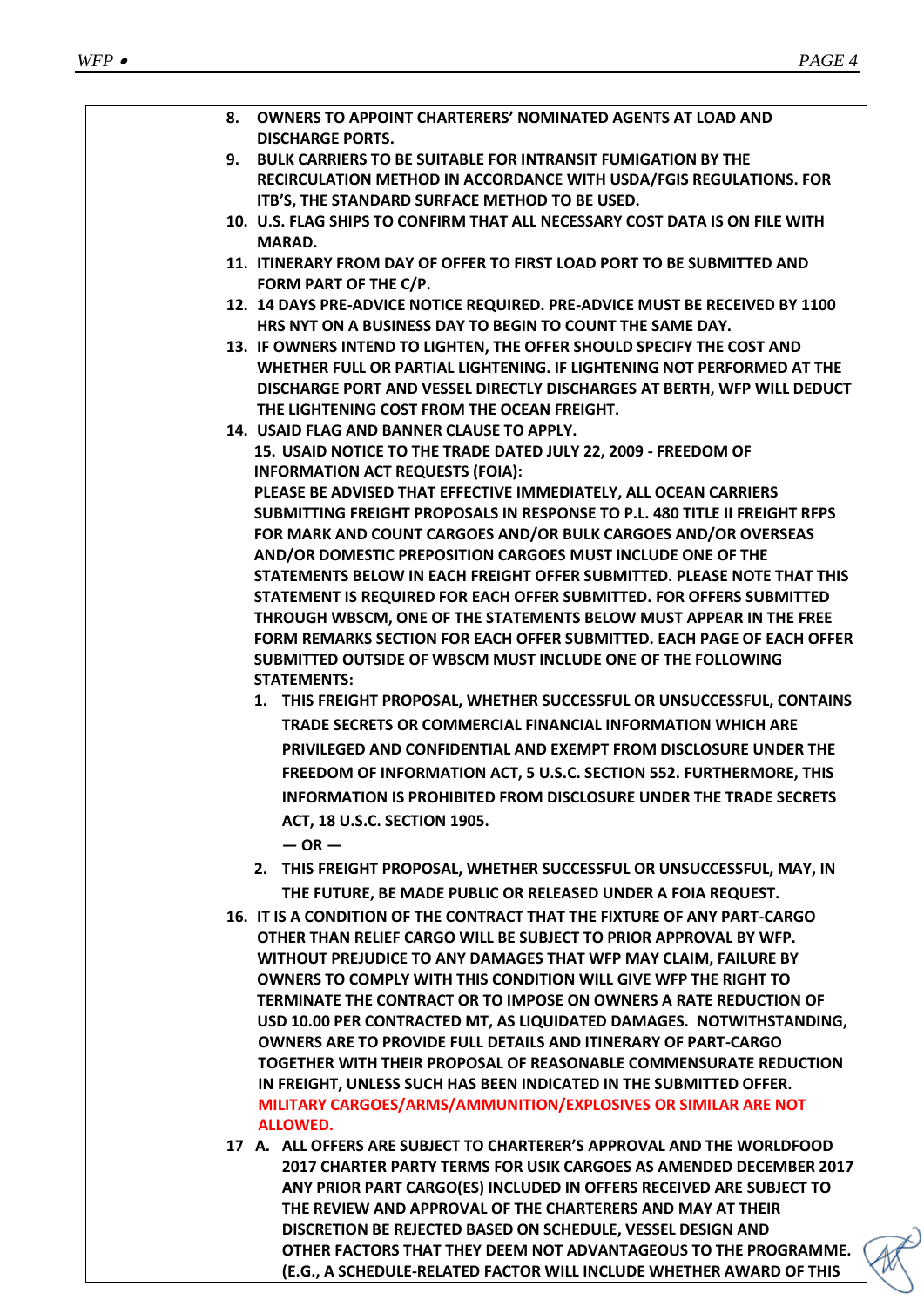

**OF SAME, INCLUDING VACATION/RE-BERTHING COSTS AND SHIFTING TIME, IF THE**